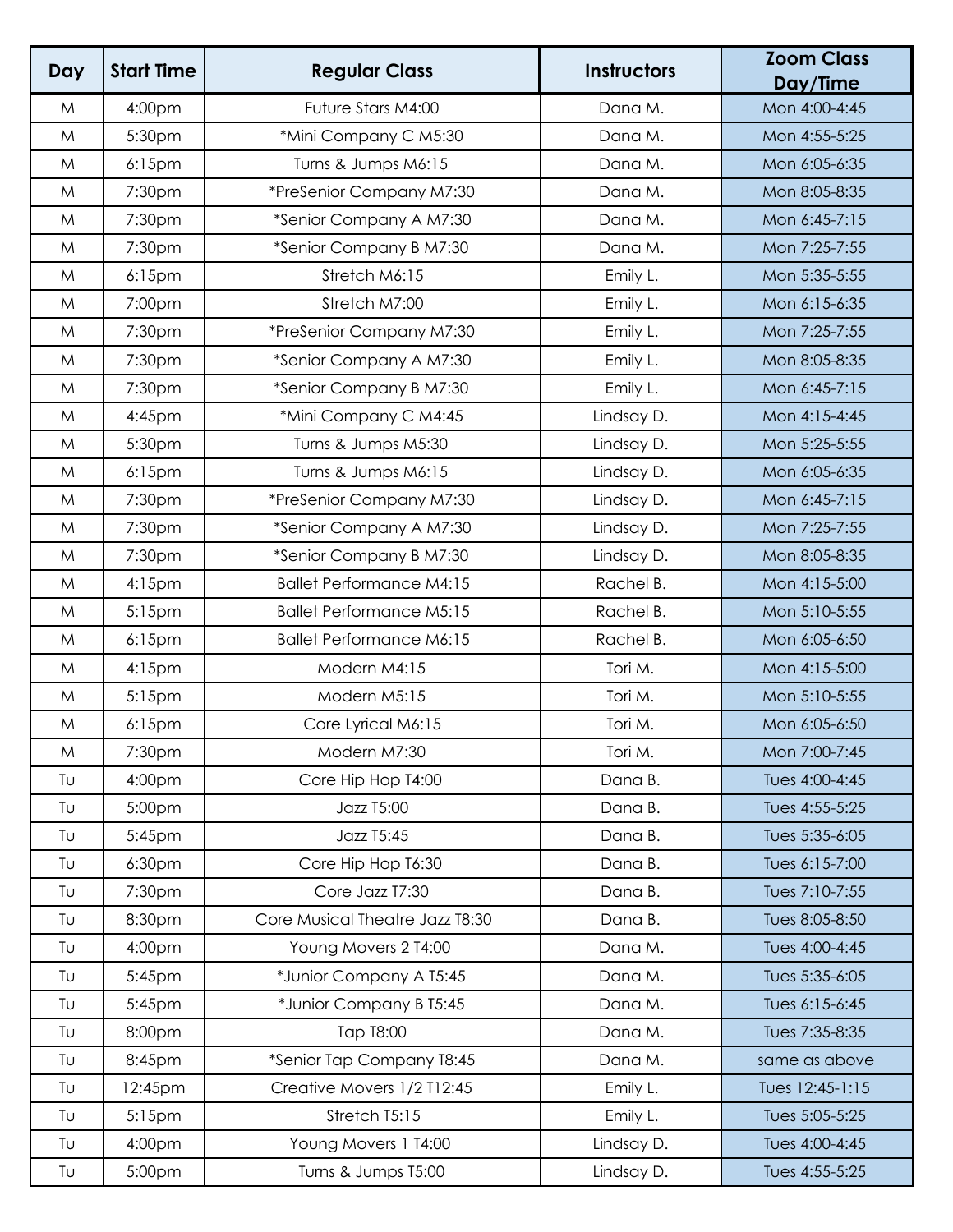| Τυ | 5:45pm             | *Junior Company A T5:45          | Lindsay D.         | Tues 6:15-6:45  |
|----|--------------------|----------------------------------|--------------------|-----------------|
| Tυ | 5:45pm             | *Junior Company B T5:45          | Lindsay D.         | Tues 5:35-6:05  |
| Tυ | 7:00pm             | *Company Line A T7:00            | Lindsay D., Dana M | Tues 6:55-7:25  |
| Tυ | 3:45 <sub>pm</sub> | <b>Ballet Performance T3:45</b>  | Rachel B.          | Tues 3:45-4:30  |
| Tυ | 5:00pm             | Core Ballet Performance T5:00    | Rachel B.          | Tues 4:40-5"25  |
| Tυ | 6:00pm             | <b>Ballet Performance T6:00</b>  | Rachel B.          | Tues 5:35-6:20  |
| Tυ | 7:30pm             | Core Ballet Performance T7:30    | Rachel B.          | Tues 6:30-7:15  |
| Tυ | 8:30pm             | Pointe Tech                      | Rachel B.          | Tues 7:25-7:45  |
| W  | 4:00pm             | Creative Movers 1/2 W4:00        | Dana M.            | Wed 4:00-4:30   |
| W  | 5:00pm             | *Mini Company B W5:00            | Dana M.            | Wed 4:55-5:40   |
| W  | 6:45pm             | *Modern Company A W6:45          | Dana M.            | Wed 5:50-6:20   |
| W  | 10:00am            | Creative Movers 1/2 W10:00       | Emily L.           | Wed 10:00-10:30 |
| W  | 4:00pm             | Future Movers W4:00              | Emily L.           | Wed 4:00-4:20   |
| W  | 4:00pm             | <b>Ballet Performance W4:00</b>  | Mackenzie A.       | Wed 4:00-4:45   |
| W  | 5:00pm             | <b>Ballet Technique W5:00</b>    | Mackenzie A.       | Wed 4:55-5:40   |
| W  | $6:15$ pm          | <b>Ballet Technique W6:15</b>    | Mackenzie A.       | Wed 5:50-6:35   |
| W  | 7:30pm             | <b>Ballet Technique W7:30</b>    | Mackenzie A.       | Wed 6:45-7:50   |
| W  | 8:45pm             | Pointe Performance W8:45         | Mackenzie A.       | same as above   |
| W  | 3:45pm             | Contemporary W3:45               | Michaela M.        | Wed 4:00-4:45   |
| W  | 5:15pm             | Core Modern/Contemporary W5:15   | Michaela M.        | Wed 4:55-5:40   |
| W  | $6:15$ pm          | Contemporary W6:15               | Michaela M.        | Wed 5:50-6:35   |
| W  | 8:00pm             | Contemporary W8:00               | Michaela M.        | Wed 6:45-7:30   |
| W  | 5:45pm             | Hip Hop Technique W5:45          | Tessa M.           | Wed 5:20-5:40   |
| W  | $6:15$ pm          | Hip Hop Technique W6:15          | Tessa M.           | Wed 5:50-6:10   |
| W  | 6:45pm             | Core Hip Hop W6:45               | Tessa M.           | Wed 6:20-7:05   |
| W  | 7:30pm             | Hip Hop Technique W7:30          | Tessa M.           | Wed 7:40-8:10   |
| Th | 4:00pm             | Young Movers 2 Th4:00            | Dana M.            | Thurs 4:00-4:45 |
| Th | 5:45pm             | *Modern Company C Th5:45         | Dana M.            | Thurs 5:10-5:40 |
| Th | 6:30pm             | *Pre-Teen Company Th6:30         | Dana M.            | Thurs 5:50-6:20 |
| Th | 6:30pm             | *Teen Company Th6:30             | Dana M.            | Thurs 6:30-7:00 |
| Th | 8:30pm             | *Modern Company B Th8:30         | Dana M.            | Thurs 7:50-8:10 |
| Th | 4:15pm             | <b>Ballet Technique Th4:15</b>   | Elisabetta M.      | Thurs 4:00-4:45 |
| Th | $5:15$ pm          | Core Ballet Performance Th5:15   | Elisabetta M.      | Thurs 4:55-5:40 |
| Th | $6:15$ pm          | <b>Ballet Performance Th6:15</b> | Elisabetta M.      | Thurs 5:50-6:35 |
| Th | 7:30pm             | <b>Ballet Performance Th7:30</b> | Elisabetta M.      | Thurs 6:45-7:30 |
| Th | 6:00pm             | Stretch Th6:00                   | Emily L.           | Thurs 5:20-5:40 |
| Th | 8:45pm             | Turns & Jumps Th8:45             | Emily L.           | Thurs 7:50-8:10 |
| Th | 5:15pm             | Turns & Jumps Th5:15             | Lindsay D.         | Thurs 5:10-5:40 |
| Th | 6:30pm             | *Pre-Teen Company Th6:30         | Lindsay D.         | Thurs 6:30-7:00 |
| Th | 6:30pm             | *Teen Company Th6:30             | Lindsay D.         | Thurs 5:50-6:20 |